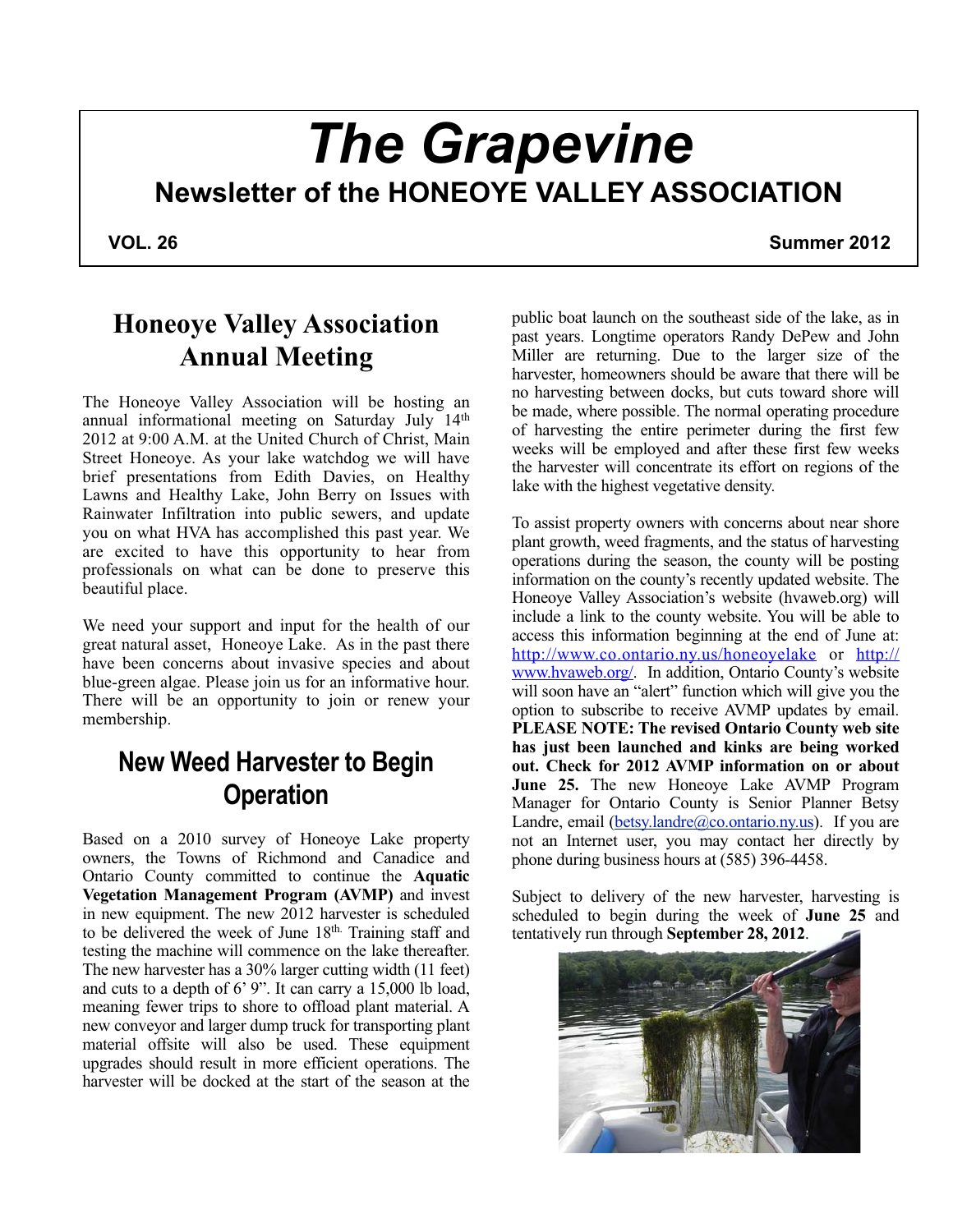# **About Your HVA…**

 The Honeoye Valley Association is a not-forprofit volunteer organization that works in a variety of ways to protect and preserve the environmental quality of the Honeoye Lake watershed.

 To become a member (and receive this newsletter regularly), send \$20 to the HVA , PO Box 165, Honeoye, NY 14471.

 To contribute articles, letters or opinions for this newsletter, send them to the above address. Visit us on our website at www.hvaweb.org .

 The HVA Board of Directors meets at 7 p.m. on the second Wednesday of the month, March through November. We meet at the United Church of Christ on Main Street. All meetings are open.

### **The HVA Board of Directors:**

| 367-3522 |
|----------|
| 367-2927 |
| 229-2315 |
| 229-2273 |
| 367-3000 |
| 367-2079 |
| 229-2003 |
| 229-2455 |
| 367-9293 |
| 367-8086 |
| 229-1090 |
| 671-1484 |
|          |

# **\*\*\*PEST ALERT\*\*\* Armyworms Invade Parts of New York**

New York State Agriculture Commissioner Darrel J. Aubertine today warned crop growers of the presence of armyworms in several parts of New York State, including western and northern New York counties. The Department has received numerous reports from farmers and the New York State Integrated Pest Management (IPM) Program have verified that true armyworms have severely impacted parts of New York State, especially in western New York counties.- Additional reports

have established the presence of armyworms in Northern New York, the Finger Lakes and Eastern New York.

New York's last significant infestation was in 2008 and prior to that 2001. By some accounts, this year's infestation is surpassing those experiences. The moth overwinters in the South and in some years, flies up to New York laying eggs that hatch into worm-like caterpillars. It is a migratory pest and the unusual spring weather may be responsible, at least in part, for this infestation.

Homeowners and farmers are encouraged to watch grass and corn fields for signs of infestation. Close monitoring is important if this pest is found.- According to New York State IPM Livestock & Field Crops IPM Coordinator, Keith Waldron, a second generation can be expected and may result in further damage in July.

Armyworms got their name because they can move in a mass, marching in lines from one destroyed field to their next feeding ground. They have been found in New York in small grains, corn, mixed stands of alfalfa, turf grass, grass and hay fields, but have been known to also infest various vegetables, fruits, legumes, and weeds, including beans, cabbage, cucumbers, lettuce, onions and peas.

In their early stages, armyworm larvae appear smooth, cylindrical in shape and are pale green to brownish. Mature larvae are smooth and marked with two orange, white-bordered strips on each side. True armyworm ranges in size from 1/8 inch to 1.5 inches long and overwinter as partly grown larvae.

Preferring to feed at night, armyworms devour succulent foliage. By feeding on leaves and occasionally stems, they can severely damage seedling stands. Because they feed at night, armyworms may inflict much injury before they are detected. Having exhausted a current food supply, the worms migrate as an "army" to new host plants. Fields adjacent to or harboring lush grass are most commonly attacked.

Parasites, various diseases, insect predators, and birds usually keep armyworms under control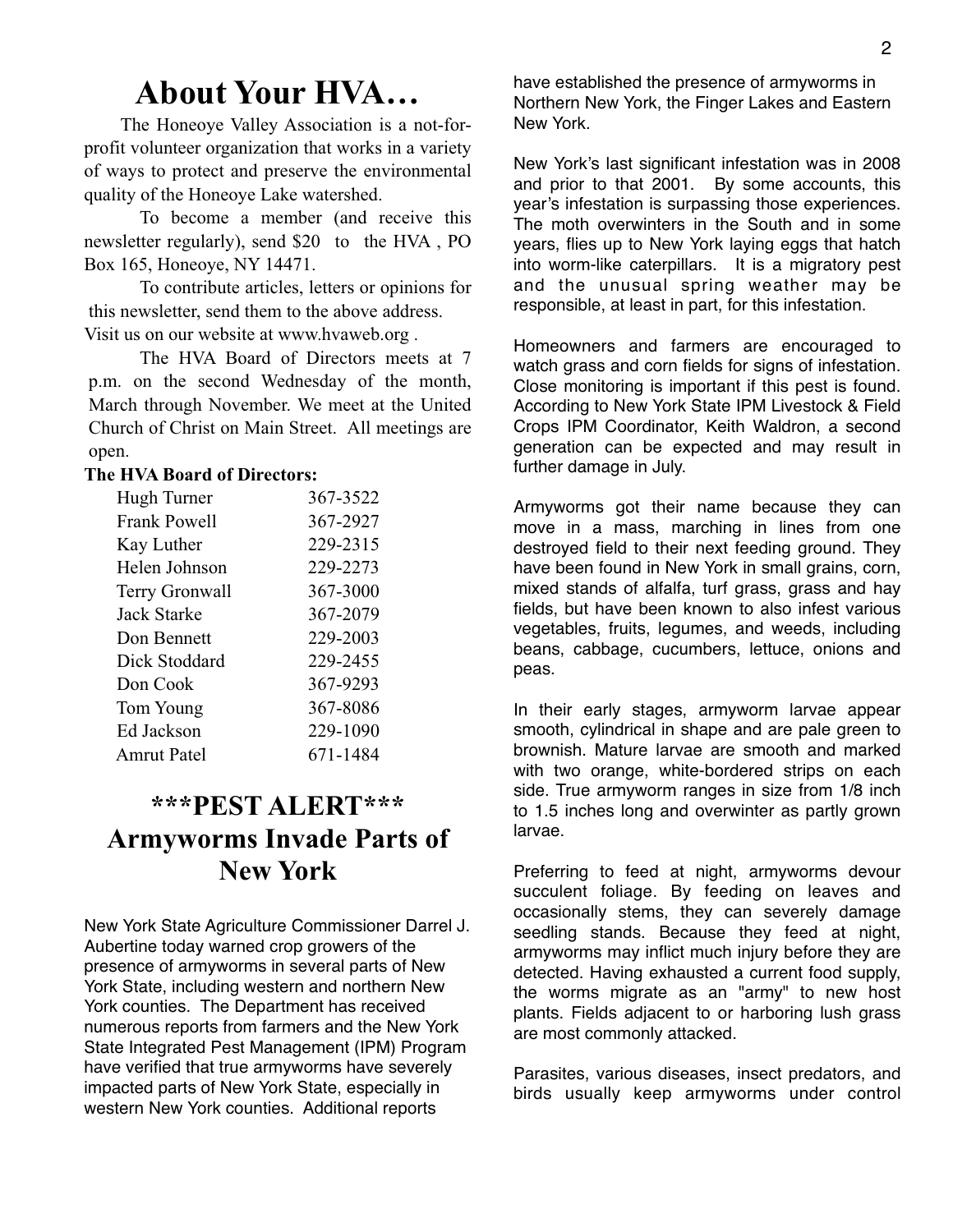except after cold, wet springs. When practical, cultural methods, such as disking large areas, can help reduce future armyworm populations by exposing the pupae to natural enemies and hot weather. However, since armyworm moths are strong fliers, most areas will be subject to constant reinfestation.

Armyworms are easily controlled chemically when buildup occurs, but to be consistent with State law, it is important that both the armyworm pest and the specific crop be labeled on the insecticide before using the product.- Monitoring is important prior to spraying as treatment should be sought only when pest levels would cause economic damage.

For more information regarding armyworms in New York and how to detect or combat them, contact your local Cornell Cooperative Extension agent (www.cce.cornell.edu).

# **Proposed Erosion Control Recommendation**

Honeoye Lake is owned by New York State and is available for use by all citizens for recreation. The lake is managed by several NYS departments including: Department of Environmental Conservation (NYSDEC), Department of Parks Recreation and Historic Development (NYSPRHD), Department of State (NYSDOS , and Office of General Services (NYSOGS). The towns of Canadice and Richmond in whose boundaries the lake resides, are also important partners in managing the lake and are usually the first to hear complaints regarding the lake. Several other resources important to lake management are Ontario County Soil and Water Conservation District (OCSWCD), Ontario County Planning Department (OCPD), Finger Lakes Community College (FLCC), the Honeoye Lake Watershed Task Force (HLWTF), which is a cooperative association of the towns (Richmond, Canadice, Bristol, South Bristol, and Naples) in the watershed, and the Honeoye Valley Association (HVA), which is an association of lakefront and watershed residents interested in the lakes well-being.

With limited resources, the state tries to develop partnerships with local communities to assist in managing the lake. To accomplish this objective the NYSDOS offers grants to allow local municipalities to participate in this cooperative management approach. These grants require the local municipalities to provide in-kind service for 50% of the value of the grant, with the State providing the other 50% in cash. The HLWTF received a grant in 2005 that allowed completion a Watershed Management Plan (WMP) in 2007. The WMP summarizes the available scientific technical data that underlies the physical and biological forces that underlie the reaction of the lake to environmental conditions. Using sound scientific principles the WMP identified 73 individual action items to prevent any further degradation and hopefully improvement in lake water quality. The highest priority action items were aimed at Honeoye Lake's biggest problem of high levels of nutrients, which contribute to excessive algae and vegetative growth that is detrimental to recreational pursuits. Erosion was identified as the major source of nutrients that flow into the lake particularly during severe storms.

As a follow-up to the WMP grant, in 2008 the HLWTF received another NYSDOS grant to determine if measures could be found to reduce erosion, and hence nutrient flow into the lake. The effort on this grant has just been completed, with recommendations for several projects that will reduce nutrient input to the lake. Since nearly half of the inflow into the lake is from the Inlet at the south end of the lake, all of the projects included in the recommendation are in the area south of the lake. Another advantage of projects in this location is they occur on state land, making landowner permission easier to obtain. The centerpiece of the recommendation is the creation of a 100 acre waterfowl impoundment. This impoundment will collect all water flowing from the southern portion of the watershed and allow nutrient laden sediment to settle out in the impoundment prior to flowing into the lake. The impoundment is designed to allow periodic maintenance to remove the built-up sediment, to assure its continued effectiveness. This impoundment will also attract wildlife adding to the recreational value of the NYS-DEC DEC Wildlife Management Area on which the impoundment will be located.

Con't. on p. 4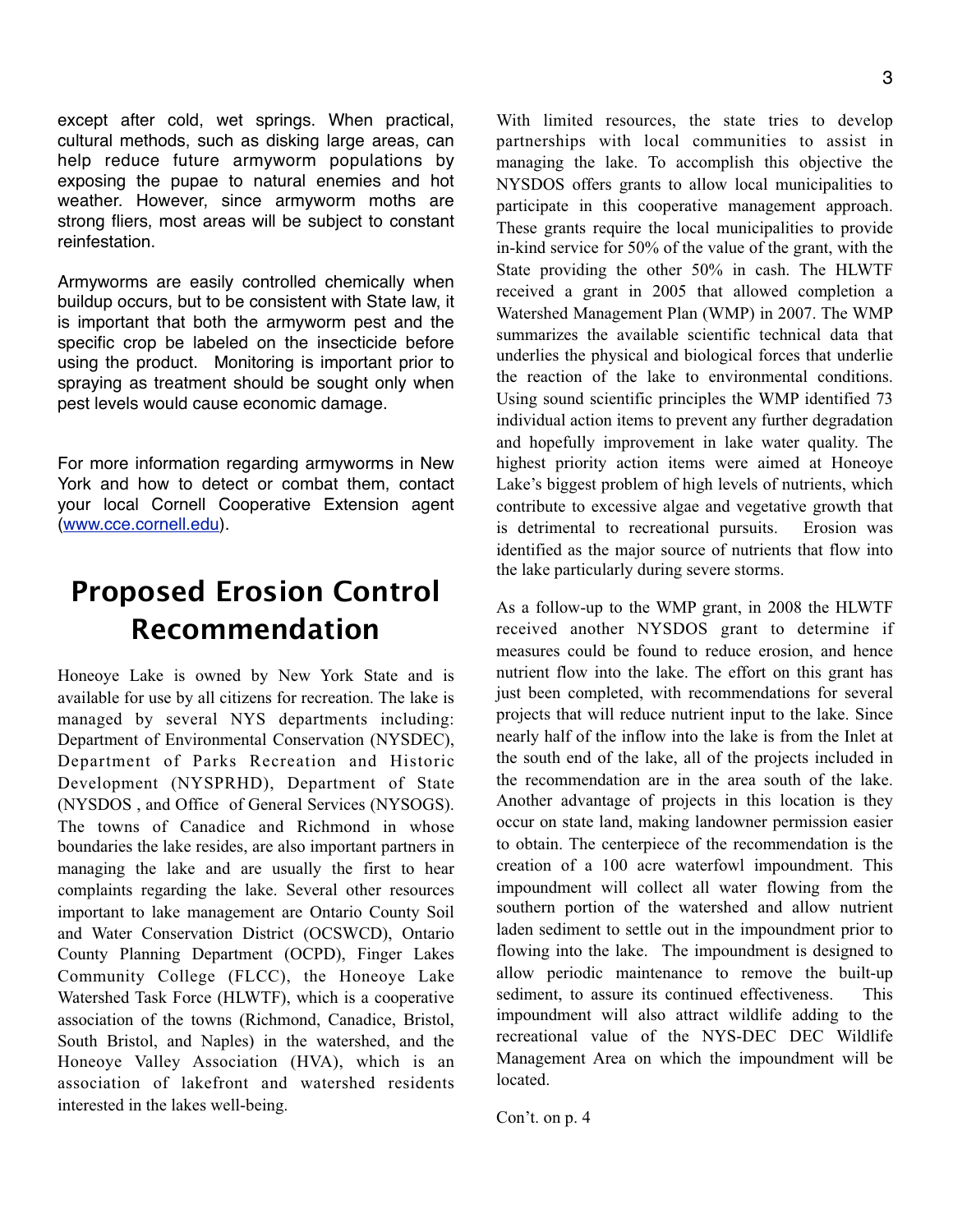Con't. from p. 3 Erosion

Another recommendation that is part of the grant is the installation of small debris basins and settling ponds located on six tributary crossings on CR 36 and East Lake Road south of the lake. The debris basins are located uphill of the road just before road culverts. These debris basins will collect large debris, such as rocks that are carried down the tributaries during storm events. Collecting this large debris will minimize blockage of the culverts. Just downstream from the debris basins on the opposite side of the road quarter acre settling ponds will be constructed to allow finer sediment to settle out, reducing the flow of nutrients into the wildlife impoundment. The debris basins and settling ponds will be periodically cleaned out by the highway departments to assure their continued effectiveness. These two types of structures will act as a one-two punch by collecting as much of the nutrient laden sediments from the tributaries in the settling ponds as possible, and then collecting as much of the remainder in the wildlife impoundment. These debris basins and settling ponds located on tributaries are relatively inexpensive to construct, and if the six that would be initially constructed as part of a grant project prove effective, highway departments could construct similar structures on other tributaries around the lake.

 Meetings have been held with the NYSDEC, Ontario County, and the Town of Richmond, on whose land these projects reside, and they have enthusiastically supported the proposal and will provide some level of in-kind service required by any grant obtained from the State. Ducks Unlimited have also been contacted and are expected to support the project.

This second grant, whose recommendation was describe above, was solely for the purpose of developing a recommendation and did not include any funds for construction. In the hopes of implementing the recommendation the HLWTF will be applying for another grant from NYSDOS to implement these projects. This newest grant application is due by July 16, 2012. Generally it takes about six months after grant application before the State announces which applicants have been awarded a grant and another 6-12

before grant contracts are developed that would allow construction to begin.

This process, which started with the WMP grant and followed up with other grants, is a promising approach to help manage Honeoye Lake with assistance from many governmental agencies and volunteer organizations.

## Honeoye Chamber of Commerce Events

### **JUNE, JULY and AUGUST 2012**

WHAT: Olde Village Market - An open air market with organic and non-organic locally grown produce, honey, maple syrup, berries, flowers, plants, grass fed beef, locally roasted coffee, breakfast... Local artisans, live music jam, trash to treasures sale and BBQ's.

WHEN: Saturday mornings from 8 AM – 1 PM

WHERE: Richmond Town Gazebo, Main Street Honeoye

Call Audrey Carrier for details or vendor space 585-721-5169. Download applications at

www.honeoyelakechamber.org or contact us at info@honeoyelakechamber.org

### **SEPTEMBER 2012**

WHAT: 3rd Annual Beer, Brats and Winetizers Tour Sponsored by Honeoye Chamber and Honeoye Rotary WHEN: Saturday, September 15, 2012. 2 PM departure

WHERE: Mill Creek Café to Hazlitt Winery, Inspire Moore Winery, Roots Café, Brown Hound Bistro and Arbor Hill. Subject to change

Call Audrey Carrier 585-721-5169 for reservations and more information.

### **OCTOBER 2012**

WHAT: Annual Gourds and Pumpkinfest and Harvest Dinner

WHEN: Saturday, October 13, 2012. Family activities begin at 8 AM and go throughout the day.Harvest Con't. on pg. 5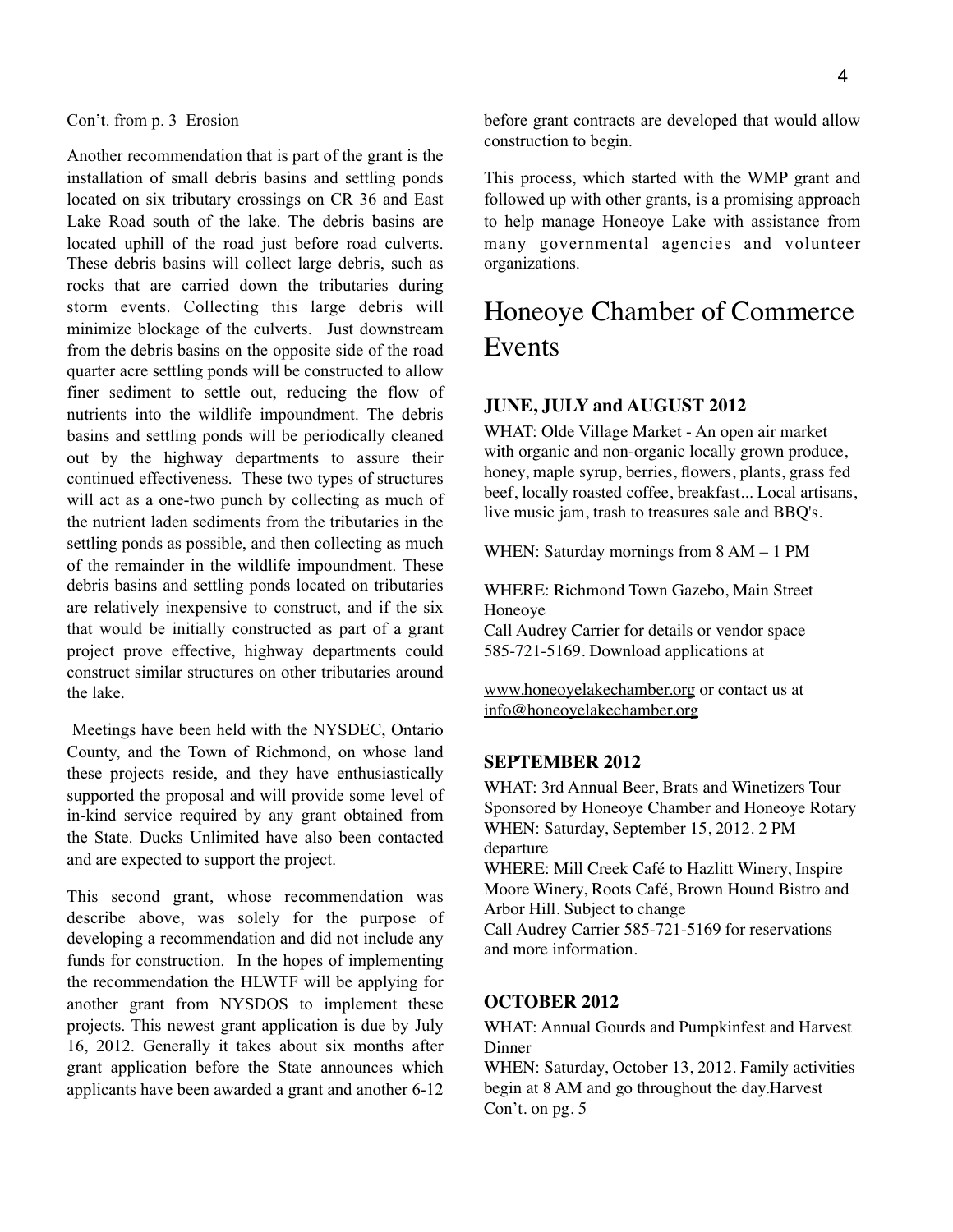dinner and music at 5:30 PM WHERE: Location to be determined TOPIC: A celebration of our history of agriculture in Richmond and a harvest dinner with community awards.

Call Audrey Carrier 585-721-5169 or Raymond's 585-229-5400 for reservations

### **NOVEMBER 2012**

WHAT: Women In Business Dinner

WHEN: Wednesday, November 7, 2012 at 5:30 PM WHERE: Raymond's Valley Inn (Corner of CR 37 and Route 20A) GUEST SPEAKER: TBD Call Raymond's 585-229-5400 for reservations. Open to members and non-members.

### **DECEMBER 2012**

WHAT: Home for the Holidays Event with our Annual "Light Up Honeoye", "Big Red Box" shop locally rewards spree and Main St. open house WHEN: Tuesday, December 11, 2012. 4 PM – 8 PM WHERE: Gazebo in town – Richmond Town Park. Details to follow.

# **HONEOYE LAKE COUNTY SEWER DISTRICT INFLOW REDUCTION PROGRAM**

The Honeoye Lake County Sewer District will soon begin a program aimed at reducing the amount of clear water, which includes stormwater and groundwater, entering the sanitary sewer system. This program is necessary to alleviate recurring operational problems in the sanitary sewer system during wet weather. Everyone who is a customer of the Sewer District should have received a public education leaflet intended to help District customers understand the problem and what the County is doing to reduce the amount of stormwater entering the sewer system. The HVA has invited the Professional Engineer in charge of the program to address our Annual Meeting to explain the program and answer our questions.

# **Your 2012-2013 HVA Membership Renewal**

Please renew your 2012-2013 HVA membership today. The HVA can only accomplish its mission of enhancing the quality of the environment and life experiences in and around Honeoye Lake through both your personal and financial support as a member.

 If you have already renewed your membership, we greatly appreciate your support for all of the HVA's initiatives.

 The Honeoye Valley Association is dedicated to protecting, preserving, and enhancing the quality of the environment and life experiences in and around Honeoye Lake. Through your membership the HVA can support activities like monitoring the lake water quality, supporting new water quality research activities, annual litter clean-up of over fifty miles of area roads, Finger Lakes Community College Environmental Conservation student scholarships, boat safety courses, signs displaying local boating laws, publishing the Grapevine, and serving as an advocate to other agencies for lake and watershed issues.

 A large, diverse membership offers more viewpoints and assistance to various committees and projects. The membership year runs from July 1 through June 30 and the annual dues are \$20 per membership.

 If you have membership questions, suggestions, or need additional forms, please contact any Board member listed in the Grapevine, or write to us. More information is available at www.hvaweb.org. Thank you.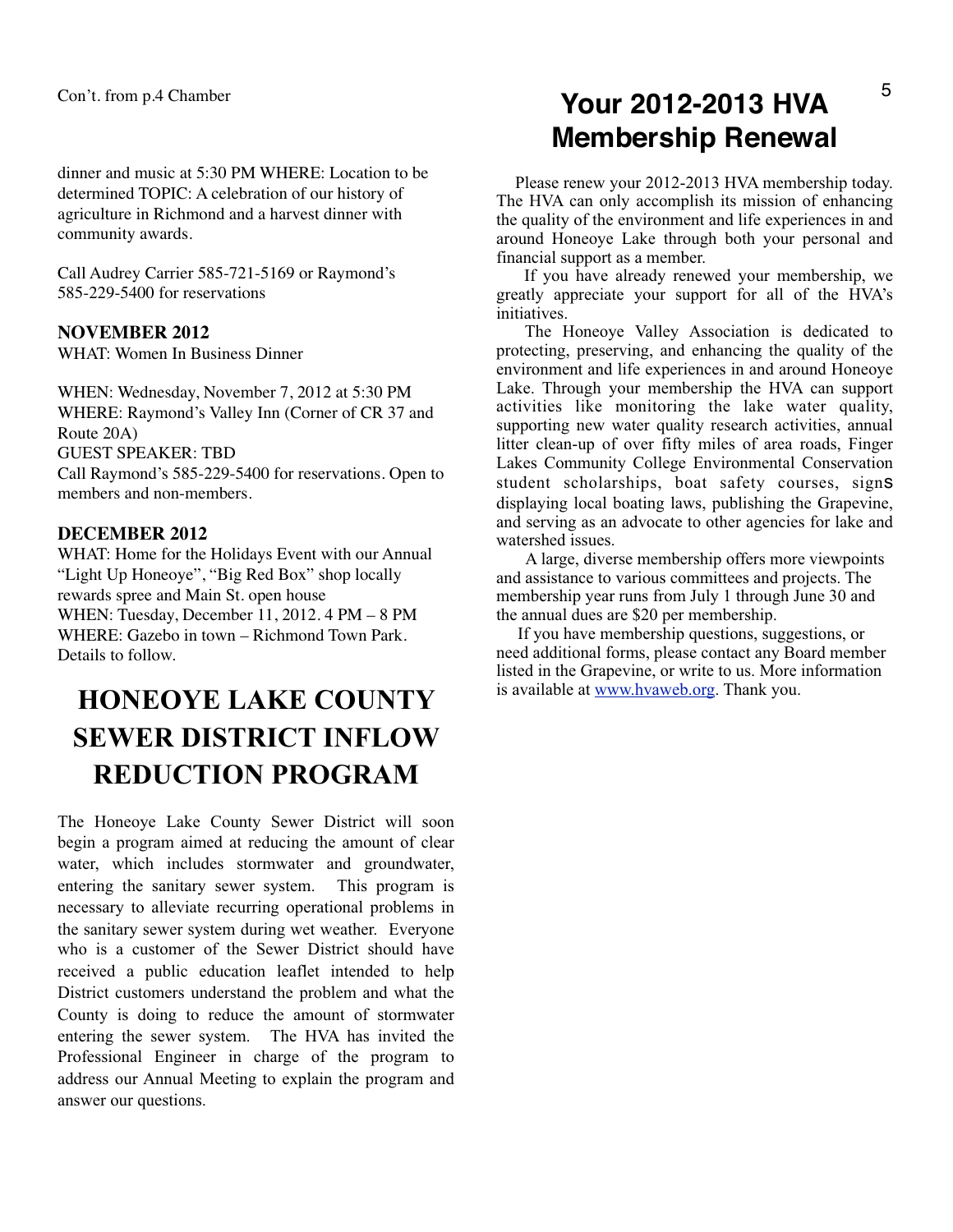# **Fishing Diaries**

May 14, 2012

#### Dear Angler,

Thank you for returning your 2011-2012 Honeoye Lake angler diaries. Enclosed is a summary of your personal catch information, referenced to the code number on the cover of your diary. If you need additional diaries, please contact our office.

During the 2011-2012 fishing season, 24 diary cooperators reported 1,939 hours of fishing from 546 fishing trips. A total of 4,208 game fish and 612 panfish were reported caught. On average, anglers took 0.6 hours to catch one legal game fish (1.6 per hour). This is the best catch rates on record and was largely driven by excellent largemouth bass fishing.

#### *Black Bass*

Largemouth bass continue to make up most of the game fish catch, representing 92% of all game fish caught. A total of 3,854 largemouth bass were caught and 173 were harvested. Anglers who were specifically targeting largemouth bass had an outstanding catch rate of 3.4 bass/hour. One individual angler diary cooperator was responsible for reporting 71% of the largemouth bass catch. Even when excluding this angler's catch, the average catch rate was still very high at 1.7 bass/hour. Honeoye Lake continues to provide impressive catch rates for largemouth bass.

Sixty-one percent of the largemouth bass caught were legal size (12 inches or larger). This is a slightly lower frequency of legal size largemouth bass compared to last year, but is still high compared to most other years. The average length of largemouth bass with reported lengths was 13.1 inches. The average length of creeled largemouth bass was 14.5 inches. Eleven largemouth bass over 20 inches in length were reported, indicating that some trophy-sized bass continue to be caught in Honeoye Lake.

The number of smallmouth bass reported was down some from last year but still higher than most years. A total of 245 smallmouth bass were caught and three were harvested. One angler accounted for 94% of the smallmouth bass catch. The average length of smallmouth bass with reported lengths was 12.5 inches.

#### *Walleye*

This year 34 walleye were caught with 23 harvested. This is the second lowest reported walleye catch since the angler diary program began in 1989. Anglers who were specifically targeting walleye had a catch rate of 0.18 walleye/hour. This catch rate is slightly higher than last year but is still below the target for New York State waters (0.25 walleye/hour). The average length of kept walleye was 19.7 inches. This year 20% of the angler diary walleye catch consisted of sub-legal walleye (< 15 inches). Unlike past years, very few walleye in the 15 to 18 inch range were reported and the majority of the catch was over 18 inches. The overall poor walleye catch rates and the high frequency of older and larger walleye suggests that walleye recruitment has been poor in recent years. Our spring sampling also indicates that the walleye population is substantially lower than it was in the early 2000's. Stocking of 8.7 million walleye fry has continued each year. We will need to assess if the current 15 inch length limit on Honeoye Lake should be moved back to 18 inches. Juvenile walleye survival is potentially negatively impacted by the very high bass population that currently exists in Honeoye Lake. On a positive note, the conditions for walleye fry survival were good this spring with gradual water temperature increases in the weeks following stocking.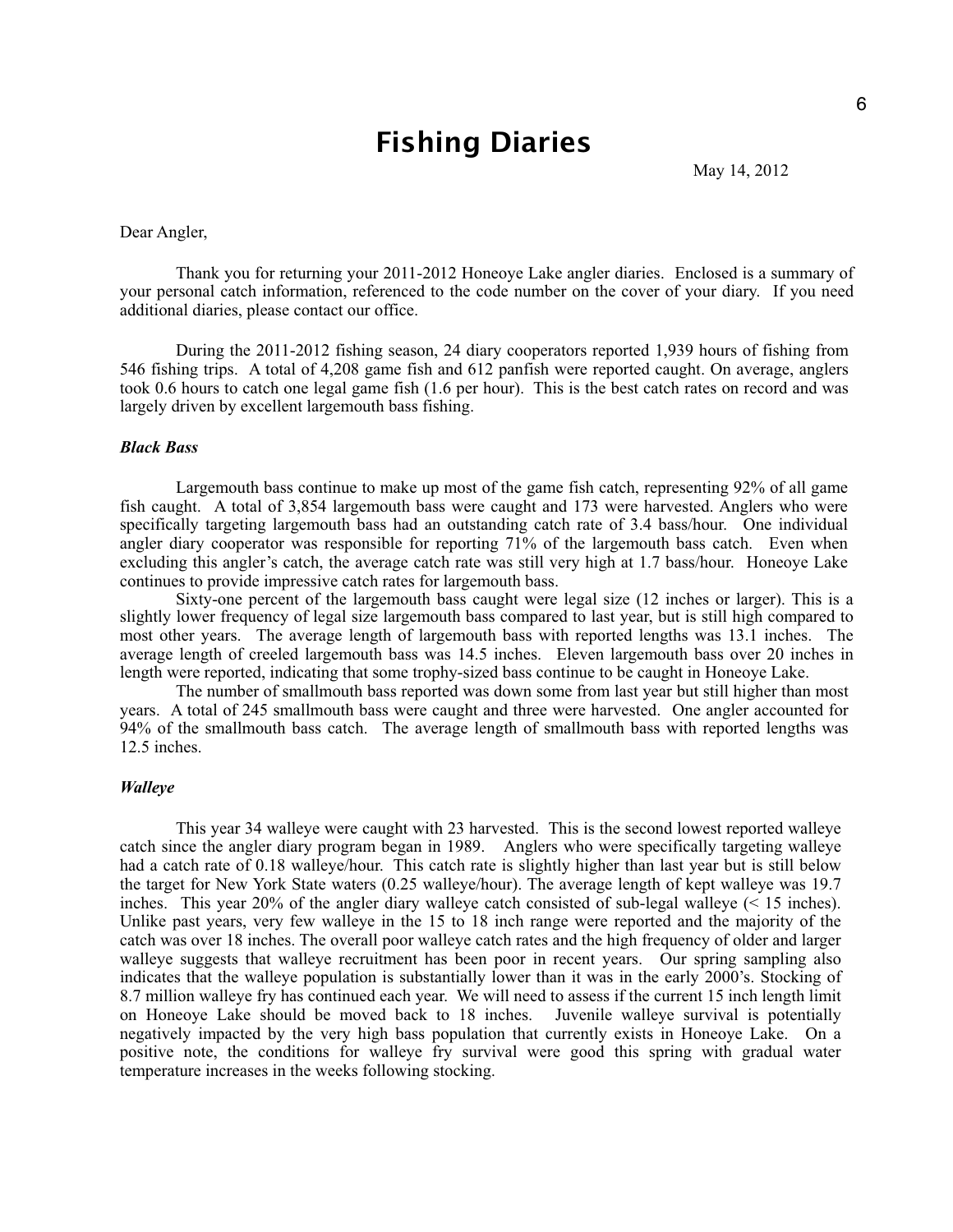### *Chain Pickerel*

Catch of chain pickerel increased for the third straight year and was the highest since the 1992-93 season. The average length of harvested pickerel was 26.7 inches. The chain pickerel population appears to be increasing slightly.

### *Panfish*

This is the 11th year we have asked for information about catch of panfish (i.e. yellow perch, bluegill, pumpkinseed, rock bass and crappie). Very few anglers said they were specifically targeting panfish so the following numbers may not show actual trends in the panfish fishery. A total of 424 panfish were reported, down slightly from last year. Bluegills, pumpkinseeds and black crappie accounted for 87% of all panfish caught. The number of black crappie reported (146) was up significantly from the previous year (36). Yellow perch numbers were down from last year. We do not believe that this is due to a lower yellow perch population in Honeoye Lake because our recent electrofishing catch rates for yellow perch were quite high. Please continue to report any panfish caught and if they were kept or released.

Thanks again for providing us with useful data on Honeoye Lake. As always, if you know of anyone interested in the diary program, please have them contact our office at 585-226- 5343. Good luck fishing during the rest of the season.

> Good Fishing, Pete Austerman Aquatic Biologist